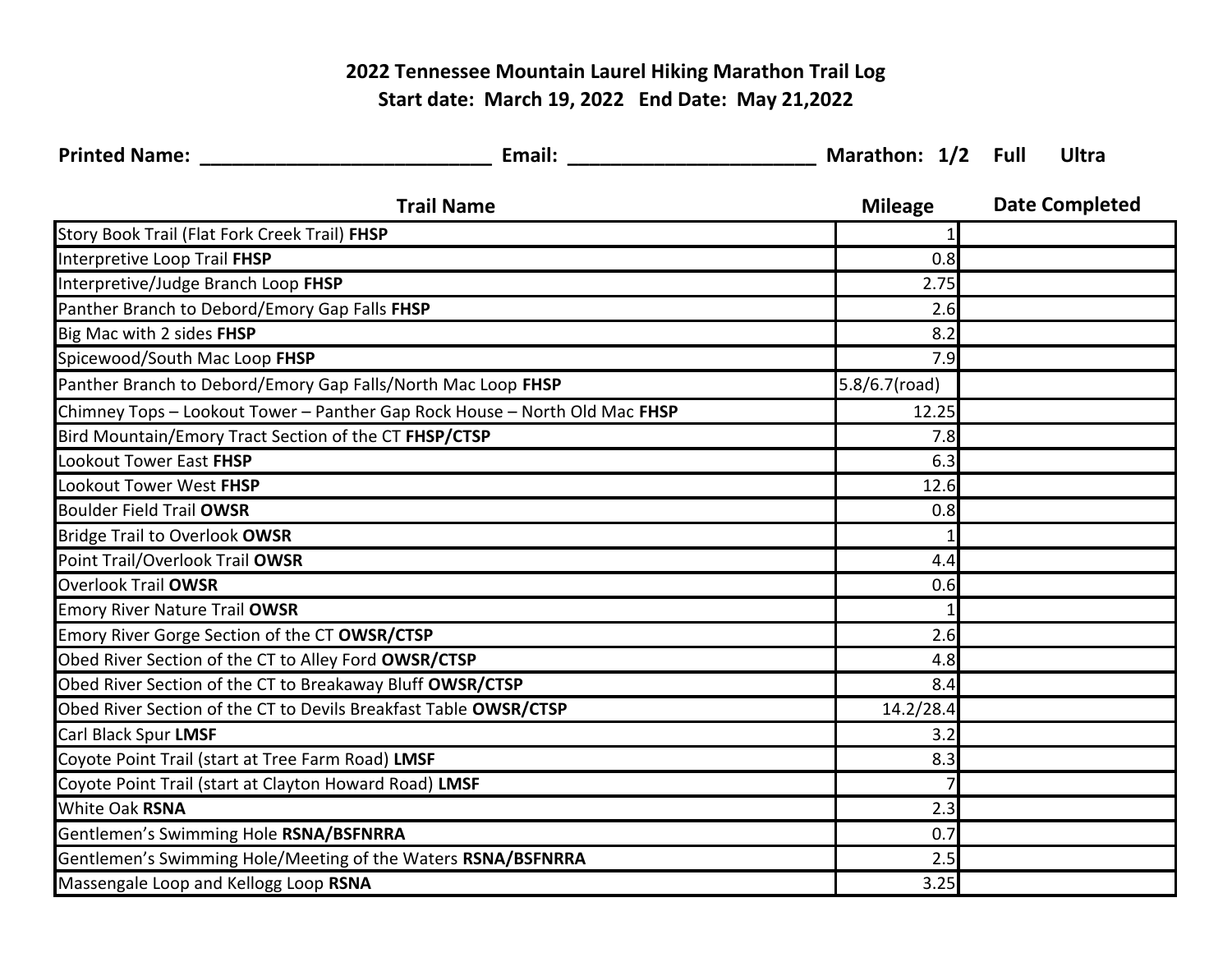## **2022 Tennessee Mountain Laurel Hiking Marathon Trail Log Start date: March 19, 2022 End Date: May 21,2022**

| <b>Printed Name:</b> The Communication of the Communication of the Communication of the Communication of the Communication of the Communication of the Communication of the Communication of the Communication of the Communication |                                                                      |                | Ultra                 |
|-------------------------------------------------------------------------------------------------------------------------------------------------------------------------------------------------------------------------------------|----------------------------------------------------------------------|----------------|-----------------------|
|                                                                                                                                                                                                                                     | <b>Trail Name</b>                                                    | <b>Mileage</b> | <b>Date Completed</b> |
| Northrup Falls CCSNA                                                                                                                                                                                                                |                                                                      | 1.4            |                       |
| Pogue Creek Canyon Overlook PCCSNA                                                                                                                                                                                                  |                                                                      | 1.75           |                       |
|                                                                                                                                                                                                                                     | Pogue Creek Canyon Overlook/Upper Canyon Trail/Mesa Top Trail PCCSNA | 6.2            |                       |
| Hazard Cave Loop Trail PCCCMSP                                                                                                                                                                                                      |                                                                      | 1.6            |                       |
| Hazard Cave PCCCMSP                                                                                                                                                                                                                 |                                                                      | 0.5            |                       |
| Indian Rock House PCCCMSP                                                                                                                                                                                                           |                                                                      | 0.4            |                       |
| Hazard Cave/Natural Bridge PCCCMSP                                                                                                                                                                                                  |                                                                      | 2.9            |                       |
| Hidden Passage Loop PCCCMSP                                                                                                                                                                                                         |                                                                      | 7.8            |                       |
| Hidden Passage/Double Falls/Tunnel Trail PCCCMSP                                                                                                                                                                                    |                                                                      | 10.1           |                       |
| Pickett State Park Highlight Loop PCCCMSP                                                                                                                                                                                           |                                                                      | 4.6            |                       |
| Ladder Trail PCCCMSP                                                                                                                                                                                                                |                                                                      | 0.95           |                       |
| <b>Ridge Trail PCCCMSP</b>                                                                                                                                                                                                          |                                                                      | 2.65           |                       |
| Burnt Mill Bridge Loop BSFNRR                                                                                                                                                                                                       |                                                                      | 3.6            |                       |
| Angel Falls Rapids BSFNRR                                                                                                                                                                                                           |                                                                      |                |                       |
| Angel Falls Overlook BSFNRR                                                                                                                                                                                                         |                                                                      | 5.6            |                       |
| Honey Creek Loop BSFNRR                                                                                                                                                                                                             |                                                                      | 5.63           |                       |
| Twin Arches Loop BSFNRR                                                                                                                                                                                                             |                                                                      | 4.5            |                       |
| Oscar Blevins Farm Loop BSFNRR                                                                                                                                                                                                      |                                                                      | 3.7            |                       |
| <b>O&amp;W Trail BSFNRR</b>                                                                                                                                                                                                         |                                                                      | 4.6            |                       |
| John Litton Farm Loop BSFNRR                                                                                                                                                                                                        |                                                                      | 6.3            |                       |
| Slave Falls Loop/Needle Arch BSFNRR                                                                                                                                                                                                 |                                                                      | 4.2            |                       |
| Middle Creek Loop BSFNRR                                                                                                                                                                                                            |                                                                      | 3.5            |                       |
| <b>Rock Creek Loop BSFNRR</b>                                                                                                                                                                                                       |                                                                      | 7.1            |                       |
| <b>Blue Heron Loop BSFNRR</b>                                                                                                                                                                                                       |                                                                      | 6.4            |                       |
| Catawba Overlook/Big Spring Falls BSFNRR                                                                                                                                                                                            |                                                                      | 7.48           |                       |
| Yamacraw-Yahoo Falls Loop BSFNRR                                                                                                                                                                                                    |                                                                      | 16             |                       |
| <b>Grand Gap Loop BSFNRR</b>                                                                                                                                                                                                        |                                                                      |                |                       |